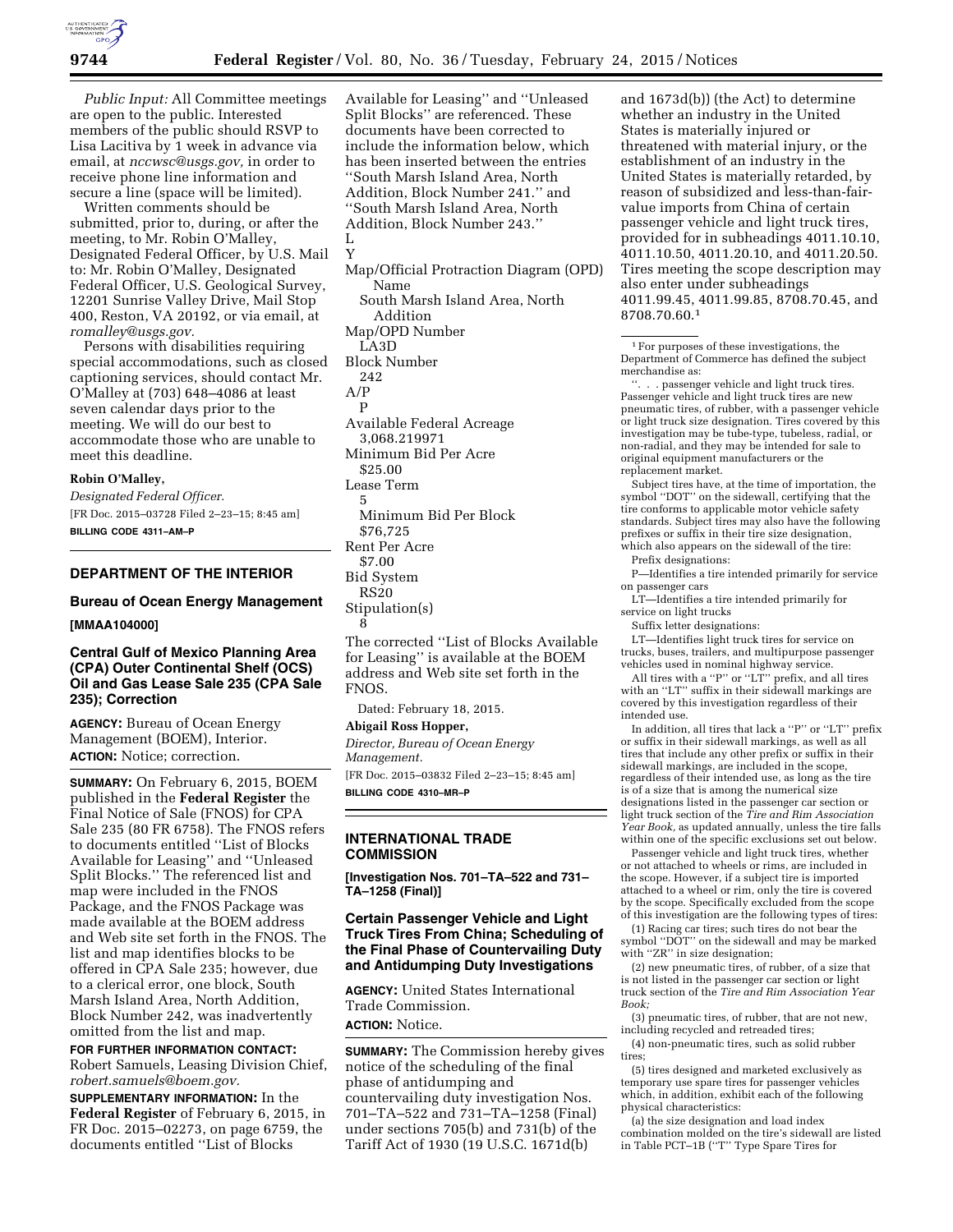For further information concerning the conduct of this phase of the investigations, hearing procedures, and rules of general application, consult the Commission's Rules of Practice and Procedure, part 201, subparts A through E (19 CFR part 201), and part 207, subparts A and C (19 CFR part 207). **DATES:** *Effective:* Tuesday, January 27, 2015.

#### **FOR FURTHER INFORMATION CONTACT:**

Justin Enck (202–205–3363), Office of

Temporary Use on Passenger Vehicles) of the *Tire and Rim Association Year Book,* 

(b) the designation ''T'' is molded into the tire's sidewall as part of the size designation, and,

(c) the tire's speed rating is molded on the sidewall, indicating the rated speed in MPH or a letter rating as listed by *Tire and Rim Association Year Book,* and the rated speed is 81 MPH or a ''M'' rating;

(6) tires designed and marketed exclusively for specialty tire (ST) use which, in addition, exhibit each of the following physical characteristics (The Department of Commerce is currently suspending requirements (6)(d) and (e); therefore, tires entered, or withdrawn from warehouse for consumption that meet exclusion requirements (6)(a)–(c) are excluded from the scope of this investigation):

(a) the size designation molded on the tire's sidewall is listed in the ST sections of the *Tire and Rim Association Year Book,* 

(b) the designation ''ST'' is molded into the tire's sidewall as part of the size designation,

(c) the tire incorporates a warning, prominently molded on the sidewall, that the tire is ''For Trailer Service Only'' or ''For Trailer Use Only'',

(d) the load index molded on the tire's sidewall meets or exceeds those load indexes listed in the *Tire and Rim Association Year Book* for the relevant ST tire size, and

(e) the tire's speed rating is molded on the sidewall, indicating the rated speed in MPH or a letter rating as listed by TRA, and the speed does not exceed 81 MPH or an ''M'' rating;

(7) tires designed and marketed exclusively for off-road use and which, in addition, exhibit each of the following physical characteristics:

(a) the size designation and load index combination molded on the tire's sidewall are listed in the off-the-road, agricultural, industrial or ATV section of the *Tire and Rim Association Year Book,* 

(b) in addition to any size designation markings, the tire incorporates a warning, prominently molded on the sidewall, that the tire is ''Not For Highway Service'' or ''Not for Highway Use'',

(c) the tire's speed rating is molded on the sidewall, indicating the rated speed in MPH or a letter rating as listed by the *Tire and Rim Association Year Book,* and the rated speed does not exceed 55 MPH or a ''G'' rating, and (d) the tire features a recognizable off-road tread design.

The products covered by the investigation are currently classified under the following Harmonized Tariff Schedule of the United States (HTSUS) subheadings: 4011.10.10.10, 4011.10.10.20, 4011.10.10.30, 4011.10.10.40, 4011.10.10.50, 4011.10.10.60, 4011.10.10.70, 4011.10.50.00, 4011.20.10.05, and 4011.20.50.10. Tires meeting the scope description may also enter under the following HTSUS subheadings: 4011.99.45.10, 4011.99.45.50, 4011.99.85.10, 4011.99.85.50, 8708.70.45.45, 8708.70.45.60, 8708.70.60.30, 8708.70.60.45, and 8708.70.60.60. While HTSUS subheadings are provided for convenience and for customs purposes, the written description of the subject merchandise is dispositive.''

Investigations, U.S. International Trade Commission, 500 E Street SW., Washington, DC 20436. Hearingimpaired persons can obtain information on this matter by contacting the Commission's TDD terminal on 202– 205–1810. Persons with mobility impairments who will need special assistance in gaining access to the Commission should contact the Office of the Secretary at 202–205–2000. General information concerning the Commission may also be obtained by accessing its internet server (*[http://](http://www.usitc.gov) [www.usitc.gov](http://www.usitc.gov)*). The public record for these investigations may be viewed on the Commission's electronic docket (EDIS) at *[http://edis.usitc.gov.](http://edis.usitc.gov)* 

### **SUPPLEMENTARY INFORMATION:**

*Background.*—The final phase of these investigations is being scheduled as a result of affirmative preliminary determinations by the Department of Commerce that certain benefits which constitute subsidies within the meaning of section 703 of the Act (19 U.S.C. 1671b) are being provided to manufacturers, producers, or exporters in China of certain passenger vehicle and light truck tires, and that such products are being sold in the United States at less than fair value within the meaning of section 733 of the Act (19 U.S.C. 1673b). The investigations were requested in a petition filed on June 3, 2014, by United Steel, Paper and Forestry, Rubber, Manufacturing, Energy, Allied Industrial and Service Workers International Union, AFL–CIO– CLC (PA).

*Participation in the investigations and public service list.*—Persons, including industrial users of the subject merchandise and, if the merchandise is sold at the retail level, representative consumer organizations, wishing to participate in the final phase of these investigations as parties must file an entry of appearance with the Secretary to the Commission, as provided in section 201.11 of the Commission's rules, no later than 21 days prior to the hearing date specified in this notice. A party that filed a notice of appearance during the preliminary phase of the investigations need not file an additional notice of appearance during this final phase. The Secretary will maintain a public service list containing the names and addresses of all persons, or their representatives, who are parties to the investigations.

*Limited disclosure of business proprietary information (BPI) under an administrative protective order (APO) and BPI service list.*—Pursuant to section 207.7(a) of the Commission's rules, the Secretary will make BPI

gathered in the final phase of these investigations available to authorized applicants under the APO issued in the investigations, provided that the application is made no later than 21 days prior to the hearing date specified in this notice. Authorized applicants must represent interested parties, as defined by 19 U.S.C. 1677(9), who are parties to the investigations. A party granted access to BPI in the preliminary phase of the investigations need not reapply for such access. A separate service list will be maintained by the Secretary for those parties authorized to receive BPI under the APO.

*Staff report.*—The prehearing staff report in the final phase of these investigations will be placed in the nonpublic record on Tuesday, May 26, 2015, and a public version will be issued thereafter, pursuant to section 207.22 of the Commission's rules.

*Hearing.*—The Commission will hold a hearing in connection with the final phase of these investigations beginning at 9:30 a.m. on Tuesday, June 9, 2015, at the U.S. International Trade Commission Building. Requests to appear at the hearing should be filed in writing with the Secretary to the Commission on or before Wednesday, June 3, 2015. A nonparty who has testimony that may aid the Commission's deliberations may request permission to present a short statement at the hearing. All parties and nonparties desiring to appear at the hearing and make oral presentations should attend a prehearing conference to be held at 9:30 a.m. on Thursday, June 4, 2015, at the U.S. International Trade Commission Building. Oral testimony and written materials to be submitted at the public hearing are governed by sections 201.6(b)(2), 201.13(f), and 207.24 of the Commission's rules. Parties must submit any request to present a portion of their hearing testimony *in camera* no later than 7 business days prior to the date of the hearing.

*Written submissions.*—Each party who is an interested party shall submit a prehearing brief to the Commission. Prehearing briefs must conform to the provisions of section 207.23 of the Commission's rules; the deadline for filing is Tuesday, June 2, 2015. Parties may also file written testimony in connection with their presentation at the hearing, as provided in section 207.24 of the Commission's rules, and posthearing briefs, which must conform to the provisions of section 207.25 of the Commission's rules. The deadline for filing posthearing briefs is Tuesday, June 16, 2015. In addition, any person who has not entered an appearance as